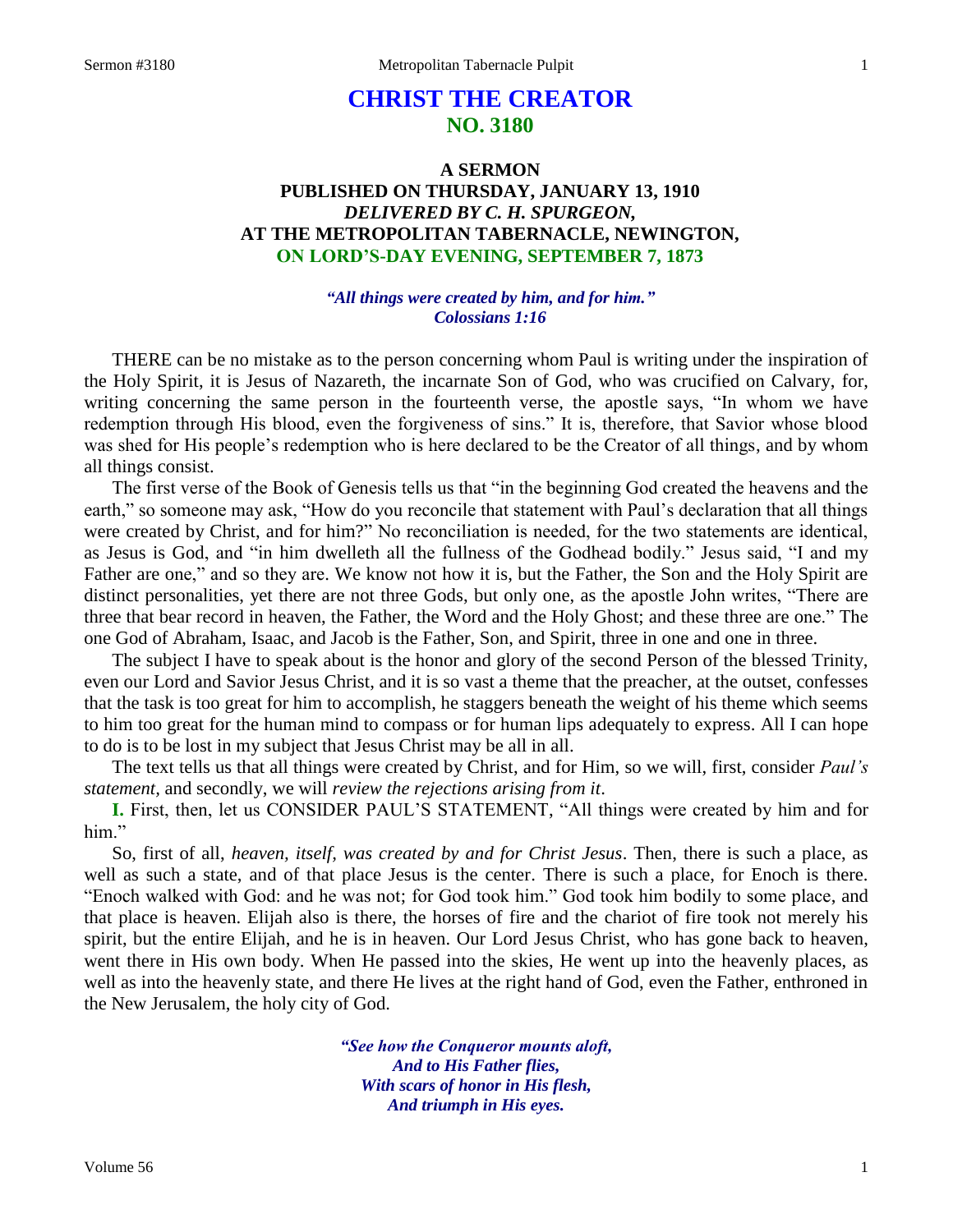## 2 Christ the Creator Christ the Creator Sermon #3180

*There our exalted Savior reigns, And scatters blessings down; His Father well rewards His pains, And bids Him wear the crown."*

God, absolutely considered, as a pure Spirit, needed no such place as heaven. God is everywhere, long ago He asked, "Do not I fill heaven and earth?" The idea of there being needed any celestial court or place of abode falls short of the true idea of the omnipresent JEHOVAH. Neither do I suppose that it would have been necessary to have a place for angels, for everywhere the holy spirits would have been able to behold the face of God, wherever they might be, there they would see God, and consequently, no special place would have been needed to be set apart for them.

But it was ordained, in the eternal purpose of God, that there should be created a race of beings who should not be pure spirits, but who should have bodies made of material substances, and it was resolved by Jesus Christ that He would become one of these beings, that He would take upon Himself their nature, and would become, in fact, a man.

Now, when a spirit becomes linked with a material substance, it must have a place in which to dwell, and therefore, heaven was created both for Christ and for His people. When the Son of man shall come in His glory, He will say to those on His right hand, "Come, ye blessed of my Father, inherit the kingdom prepared for you from the foundation of the world," prepared, that is, with this view, that there might be a special central place for the display of Christ's glory, and that all His people might be there with Him.

These are His own words, "Father, I will that they also, whom thou hast given me, be with me where I am; that they may behold my glory." They are not merely to be *as* He is, but to be *with Him where He is,* and therefore, heaven was created by Him, and for Him, and for His people who are vitally united with Him.

O beloved, when we get to heaven, we shall see that everything there glows with the glory of our Lord and Savior Jesus Christ! The print of His pierced hands will be upon everything. The city of pure gold was created by Him, and created for Him. The foundations of the walls of the city were garnished with all manner of precious stones by Him, and for Him, the jasper, and sapphire, and emerald, and beryl, and all the rest, and the gates of pearl are all for Him, all shall be to His glory. For Him each harp of gold, each palm of victory, each shout of victory, each song of adoration, all heaven shall ring with the praises of Jesus.

Heaven shall be, as it were, set with mirrors, and every one of which you will be able to see a reflection of the glorious person of Jesus Christ, even as in every dewdrop you may see the image of the sun. Everyone in heaven will feel it to be his bliss to praise Jesus, towards the august throne of the Most High this anthem will triumphantly ascend, "Worthy is the Lamb who was slain to receive power, and riches, and wisdom, and strength, and honor, and glory, and blessing," with the variation of which John tells us in the Revelation, "Blessing, and honor, and glory, and power, be unto Him that sitteth upon the throne, and unto the Lamb for ever and ever."

There will be nothing in heaven that will be derogatory to Jesus, but everyone and everything there will be to His praise and glory. I cannot believe that any one of His chosen people will be missing on the last great gathering day. No David's seat will be empty there, no Thomas will be absent then. I cannot conceive of one whom He has purchased with His precious blood being lost. Not one sheep or lamb will be missing from the great Shepherd's flock, in the day when they pass under the hand of Him that telleth them, they shall all be there.

The army of the great Captain of our salvation shall be complete there, when the muster-roll is read, they shall all answer to their names, and all who are gathered there will owe their salvation to the Lamb who was slain. There will not be one Pharisee there to boast, "God, I thank thee, that I am not as other men are." There will not be one atheist there blasphemously shouting, "There is no God," nor one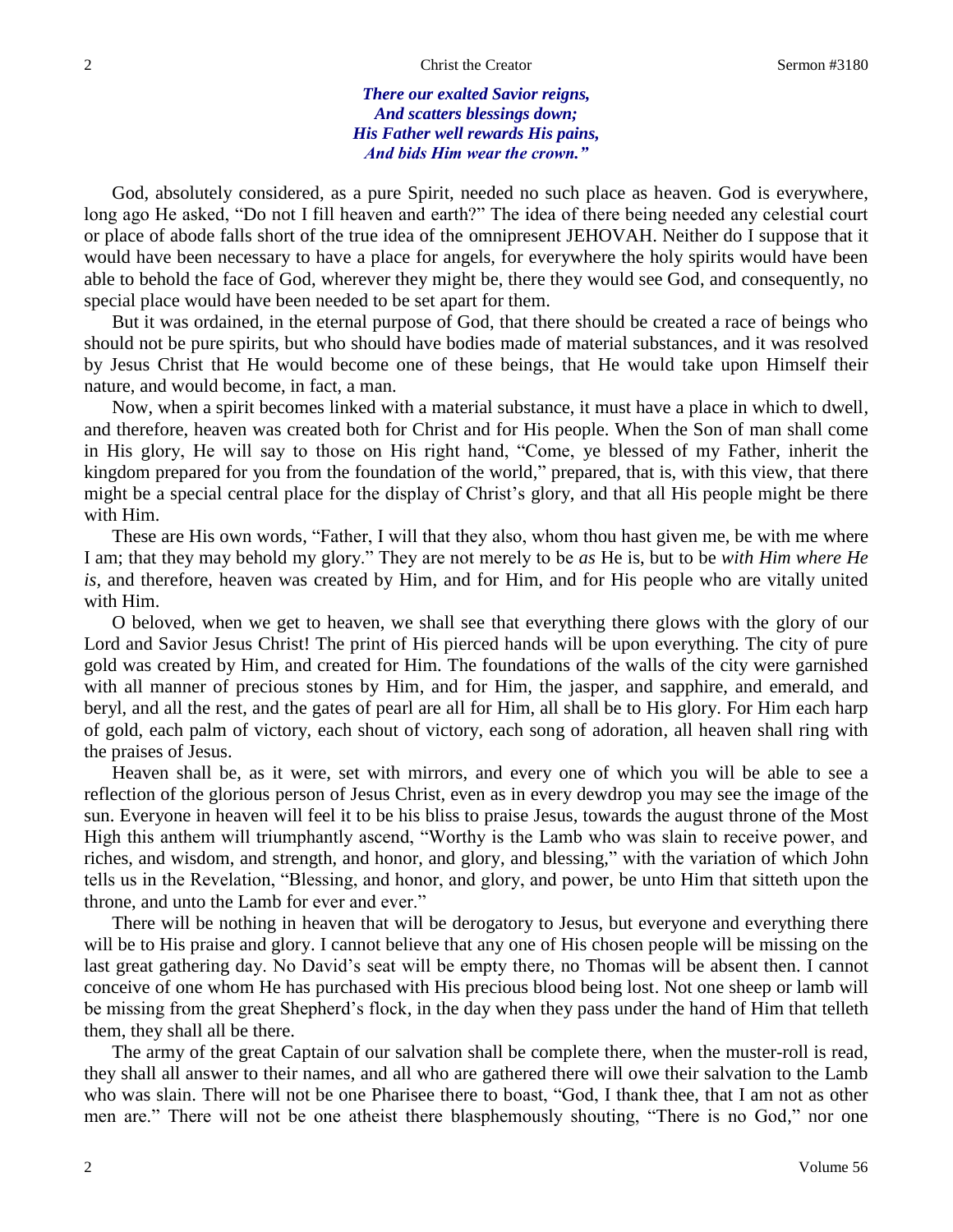Unitarian seeking to drag Christ from the throne that is rightly His, but all will be adoring and magnifying, and delighting to adore and magnify Him by whom and for whom heaven itself was created.

> *"All the chosen of the Father, All for whom the Lamb was slain, All the church appear together, Washed from every sinful stain."*

Next, *all angels were created by Jesus, and for Him*. However great, and strong, and swift they are, there is not one angel that ever flies from JEHOVAH'S throne that was not created by Christ. Read the whole verse from which our text is taken, "For by him were all things created, that are in heaven, and that are in earth, visible and invisible, whether they be thrones, or dominions, or principalities, or powers: all things were created by him and for him." If there be rank upon rank of blessed spirits, "that do his commandments, hearkening unto the voice of his word," all were created by Him and for Him.

Gabriel was sent to foretell Christ's coming to earth, angels announced His birth at Bethlehem, others of them ministered to Him in the wilderness and in Gethsemane, watched over His empty sepulcher, and joyfully attended Him as He returned to heaven as the victorious King of glory. It is written that He was "seen of angels," and it must have been with awe and wonder that they gazed upon Him from the manger to the tomb.

We read also, "which things the angels desire to look into," and there must have been many mysteries which even their lofty intelligence could not comprehend until He explained them. They delight to praise and worship Him, and they help to swell the mighty chorus of adoring homage that is always ascending to Him.

> *"Bright angels, strike your loudest strings, Your sweetest voices raise; Let heaven and all created things Sound our Immanuel's praise."*

Angels were created by Christ, and for Him, not merely to admire and adore Him, but actually to serve Him. Truly did the psalmist write, "who maketh his angels spirits; his ministers a flaming fire," and Paul reveals a most important part of their service when he asks, "Are they not all ministering spirits, sent forth to minister for them who shall be heirs of salvation?" We will not enter into any speculations about their battles with evil spirits on our behalf, though we believe that this is one of the many ways in which they minister for us. We cannot describe all the service that these heavenly messengers render to the Lord's own people.

I remind you of how one of them smote a hundred and eighty-five thousand of Sennacherib's army in a single night, and of how the prophet Elisha, besieged by the Syrians in Dothan, saw the mountain full of horses and chariots of fire for his protection. You will recall many other instances of angelic interposition, and you know too, how it is written, "He shall give his angels charge over thee, to keep thee in all thy ways. They shall bear thee up in their hands, lest thou dash thy foot against a stone."

As for the fallen angels, who rebelled against God, and who have sunk forever into hopeless alienation from Him, even these were created by Christ, and for Him, and though they hate Him, they shall be compelled to obey Him, and to own that He is Lord over all. Even their malice against the people of God shall only draw out His love toward them, and manifest His vigilance, and wisdom, and power on their behalf.

In the wilderness the Son of man met "the prince of the power of the air" in mortal conflict. Evil stood there endowed with all the attributes it could desire to have upon its side, evil hoary with long and varied experience, evil backed up by a powerful angelic intellect, evil with ferocious malice glaring in its eyes, evil with diabolic cunning tempting the Son of God to sin. There too, stood the Prince of life, alone, yet undaunted, the incarnation of holiness and love.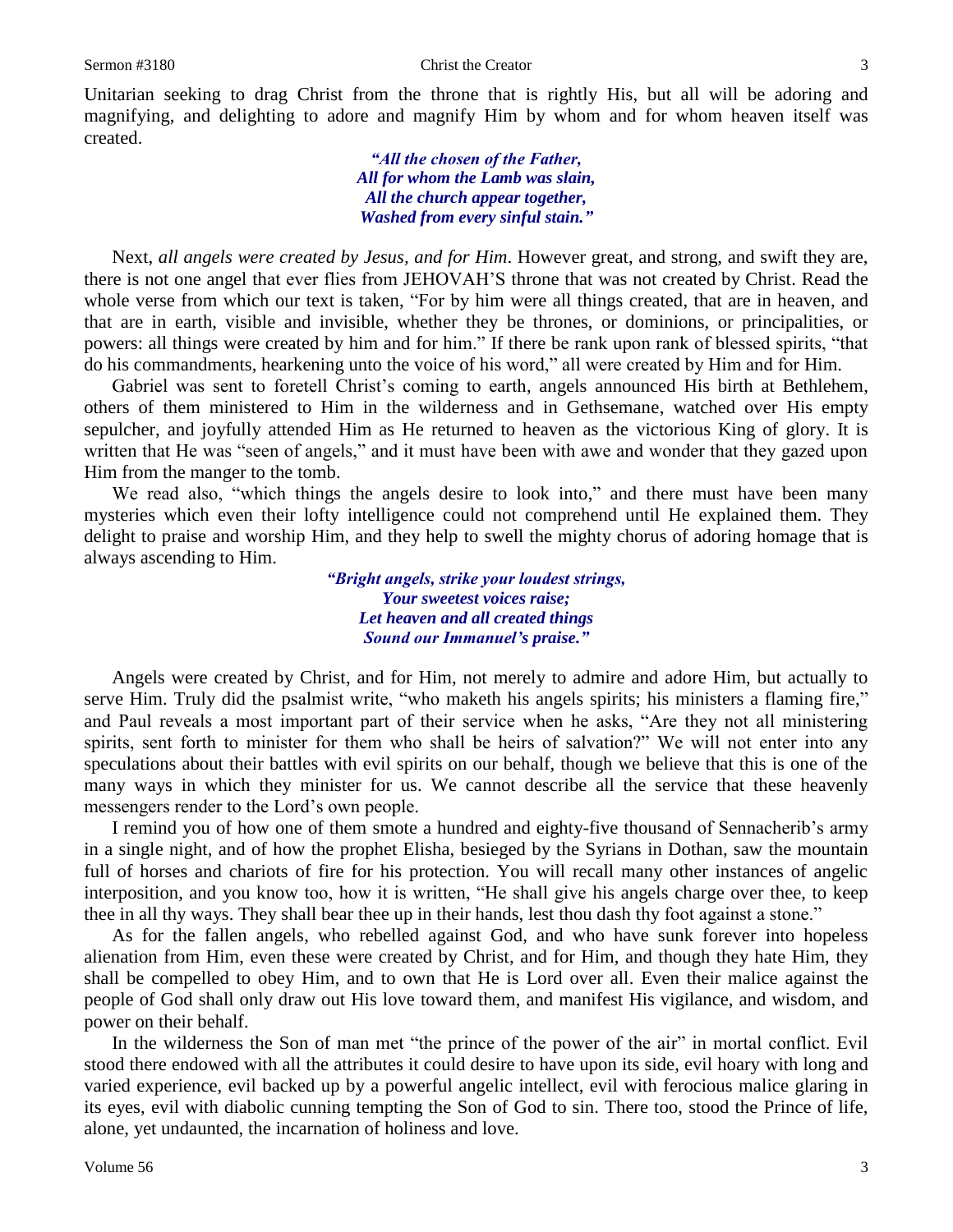Three times they wrestled, foot to foot, but the tempter had to retire, beaten, and when he came again, hoping to take the Son of God and Son of man at a disadvantage in Gethsemane, when He was full of anguish, and was shortly to die in still greater agony on the cross, it was again a desperate struggle, but the Master flung him to the ground. Our Samson rent the old roaring lion as if he had been a kid, and left him prostrate and defeated, while He passed on to complete the great work of His people's redemption, and to conquer all the powers of darkness ere He gave up the ghost. Glory be to Jesus, He has gotten glory to Himself out of the devil and all his angels!

And even hell itself, terrible as it is, was created by Christ as a necessary part of the moral government of the universe so that sin might not go unpunished. Even there Christ reigns, His sovereignty is supreme down to its lowest depths. He has the keys of hell and of death, and when the appointed time comes, He will send an angel with the key of the bottomless pit, and bid him lay hold on "the dragon, that old serpent, which is the devil, and Satan," and bind him for a thousand years, and cast him into the bottomless pit, and then, after the millennium, and Satan has been again loosed for a little season, he shall be "cast into the lake of fire and brimstone, where the beast and the false prophets are, and shall be tormented day and night for ever and ever."

Christ is King even over that dark sad part of His domains, and amidst all the confusion and tumult of the pit His enemies shall "confess that Jesus Christ is Lord, to the glory of God the Father."

The verse from which our text is taken also reminds us that *this world was created by Christ, and for Christ*. "By him were all things created, that are in heaven, and that are in earth." John tells us that "in the beginning was the Word, and the Word was with God, and the Word was God. The same was in the beginning with God. All things were made by him: and without him was not anything made that was made." The eternal *Logos* was the Creator of this lower world as well as of the realms on high. There is neither hill nor valley, sparkling fountain nor foaming sea which He has not made. "The sea is his, and he made it: and his hands formed the dry land." Truly is He the Creator of this earth, and it was formed for him as well as by him.

It was especially made to be the place of residence for His people, the place on which they would fall through sin, and the place on which they would be restored through the redemption accomplished there by Christ Jesus on the cross of Calvary. This world was created by Christ as the place where He Himself would live, and labor, and suffer, and die. He would be laid as a babe in an earthly manger, as a boy and a man He would walk through the streets and lanes of this world, He would fare as human beings fared, and suffer as the dwellers upon the earth suffered, though never through any sin of His own.

I might truly say that the whole world was created for Calvary. "Why leap ye, ye high hills?" That little mound outside Jerusalem's gate explains your very existence. The world itself was created that Christ might die on Calvary. This earth was to be a sort of stage upon which Christ was to take the principal part in the greatest drama that the whole universe has ever witnessed. The world was made by Him, and for Him, and it will remain until His great purpose of love and mercy is fully accomplished.

We must not forget that even the lower orders of creation were made by Christ, and for Him. They were needed by man, and man was necessary to the completeness of Christ's plan of salvation, so the lower forms of creatures are links in the chain that could not be spared. There is a wonderful sympathy between the various portions of creation, as the apostle Paul tells us, "for we know that the whole creation groaneth and travaileth in pain together until now. And not only they, but ourselves also, which have the firstfruits of the Spirit, even we ourselves groan within ourselves, waiting for the adoption, to wit, the redemption of our body."

Treat all creatures kindly, then, as far as you can, for the great Creator's sake. I would not have a sparrow needlessly killed, nor even a worm trodden on that might be spared. My Lord and Master made them all, and when I look at them, I see traces of His wonderful wisdom and power, and when I see how bountifully He provides for them, I note the tokens of His goodness and care. He opens His hands, and satisfies the desire of every living thing. There is not a little bird that picks up a seed by the roadside that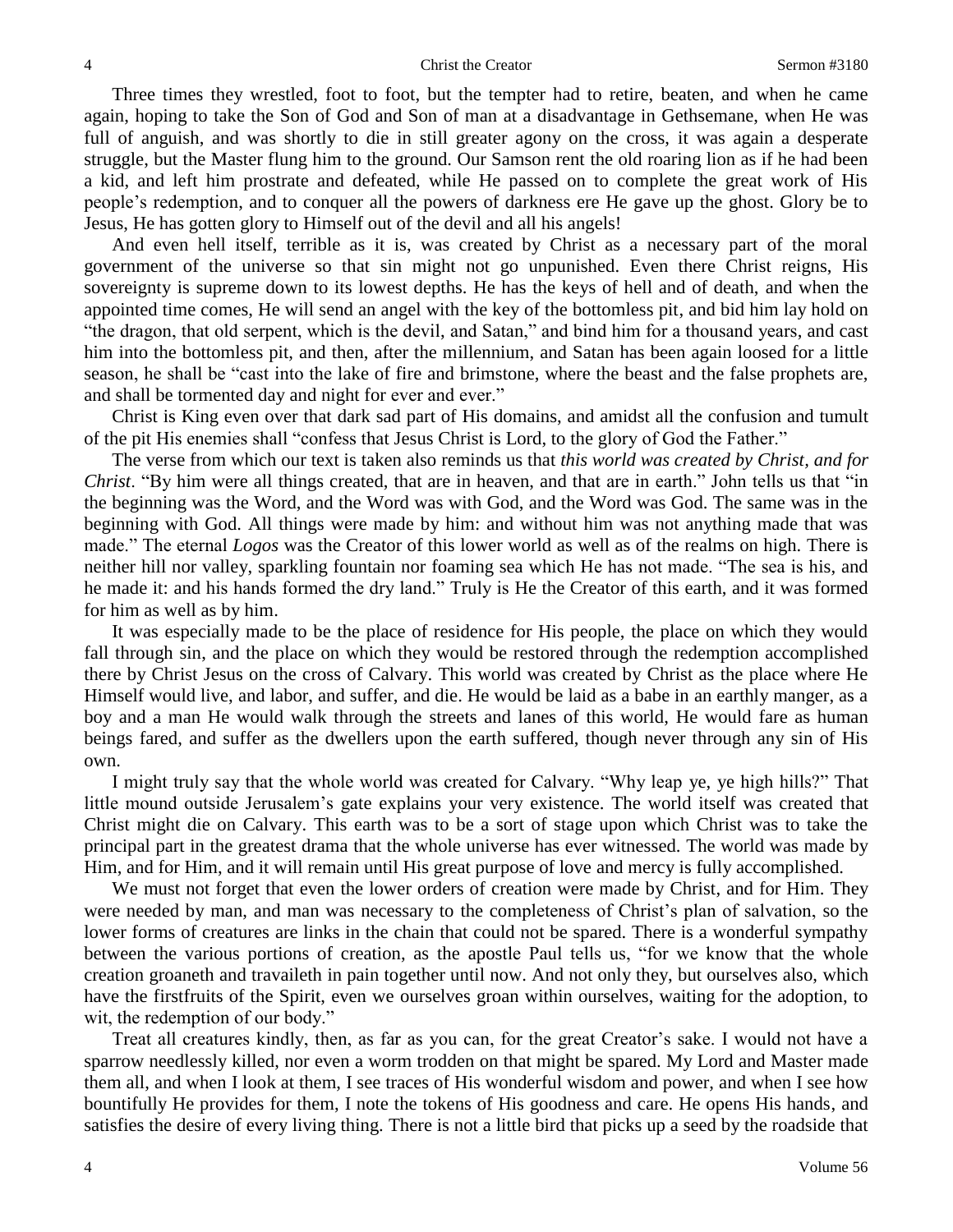### Sermon #3180 Christ the Creator 5

was not created by Christ, and for Him, and perhaps answers its end better than some of you who lift your brows to yonder heaven only to defy your Maker. There is not an ass upon the common, nor a lion in the forest, nor a fish in the sea, nor a fowl in the air that was not made by Him, and that does not in some way promote His glory.

And to come to ourselves, *men were created by Christ, and for Him*. Perhaps the Creator resolved to manifest His power and skill in a new order of created beings. He had made pure spirits, and He had made material substances, He had created various forms of life, rising from the vegetable to the animal, but He resolved that there should be a spirit created that would be affiliated with materialism, and that this spirit should, in the end, when it had passed through all its graduations, become the most wonderful creature in the whole universe—a creature that should know evil, not merely by report, but by actual personal experience—a creature that should, after that, be delivered from the power of evil, and so should be bound to God by ties of gratitude so strong that it would never revolt from Him again.

This creature, knowing evil and knowing good, strengthened by divine grace, should, of its own free will, cling to the good and eschew the evil, and should be forever God's best ally against all revolt in His dominions, for this creature, though it had known evil, was to become a child of God, and to be a partaker of the divine nature, having escaped the corruption that is in the world through lust.

These creatures, partly spiritual and partly material, were to have at their head Christ Jesus, who was to be the model of them all, and they were to be like Him, and to be His companions forever, and to be to Him more than companions, to be His friends, with whom He might hold familiar intercourse, and to be to Him even more than friends, to be united to Him in conjugal relationship, to be so completely one with Him that they should be "members of his body, of his flesh, and of his bones," that His life should be their life, and that their life should be derived from Him.

What a wonderful creature a man will be when he gets to heaven with his body, and soul, and spirit all complete! No other creature will be so near to God as man will be through his union to the God-man, Christ Jesus the Lord. Yet this glorified man will never presume upon his position, but will always keep his proper place, he will have been so trained and educated by his falls, his regeneration, and his redemption that he will be ever humble, and yet will rejoice that he is a son of the Most High who may say to Him, "Abba, Father."

I do not know how such a creature as a perfect man could have been made by God except through the fall in Eden, the birth of Christ at Bethlehem, and His death on Calvary. In making man, God had produced a new type of being, that in him Jesus Christ might find an opportunity of displaying His wondrous condescension in taking upon Himself man's nature, and His wondrous grace in taking upon Himself man's sin, and dying in his room, and place, and stead. Through glorified men becoming Christ's companions, friends, and faithful servants by reason of His mysterious union with them, a new race of beings has been created who can have greater sympathy with God than any others of His creatures can have.

Devils can have no sympathy with God, for they are only evil. The holy angels cannot have as much sympathy with God as man who has fallen by sin, and then been saved by grace. It is of those who have washed their robes, and made them white in the blood of the Lamb, that it is written, "Therefore are they before the throne of God, and serve him day and night in His temple: and he who sits upon the throne shall dwell among them." He will be our God, and we shall be His people, He will be our Father, and we shall be His children forever and ever.

But oh, if you reject the Savior, if you turn the wondrous opportunity of immortal glory, which God presents to you in the Gospel, into the dread alternative of eternal wrath, if you are resolved that you will not be among those privileged beings who will be next to God Himself, if you spurn the dignity that is held before you, then, notwithstanding that, you will have to glorify Christ. Even in this life, and against your own will, you shall scarcely know how, you shall be made to subserve Christ's purpose, and at the last, He will make you realize how terrible He is as He breaks you in pieces as a potter's vessel. If you will not touch His silver scepter of mercy, you shall feel the weight of the iron rod of His inflexible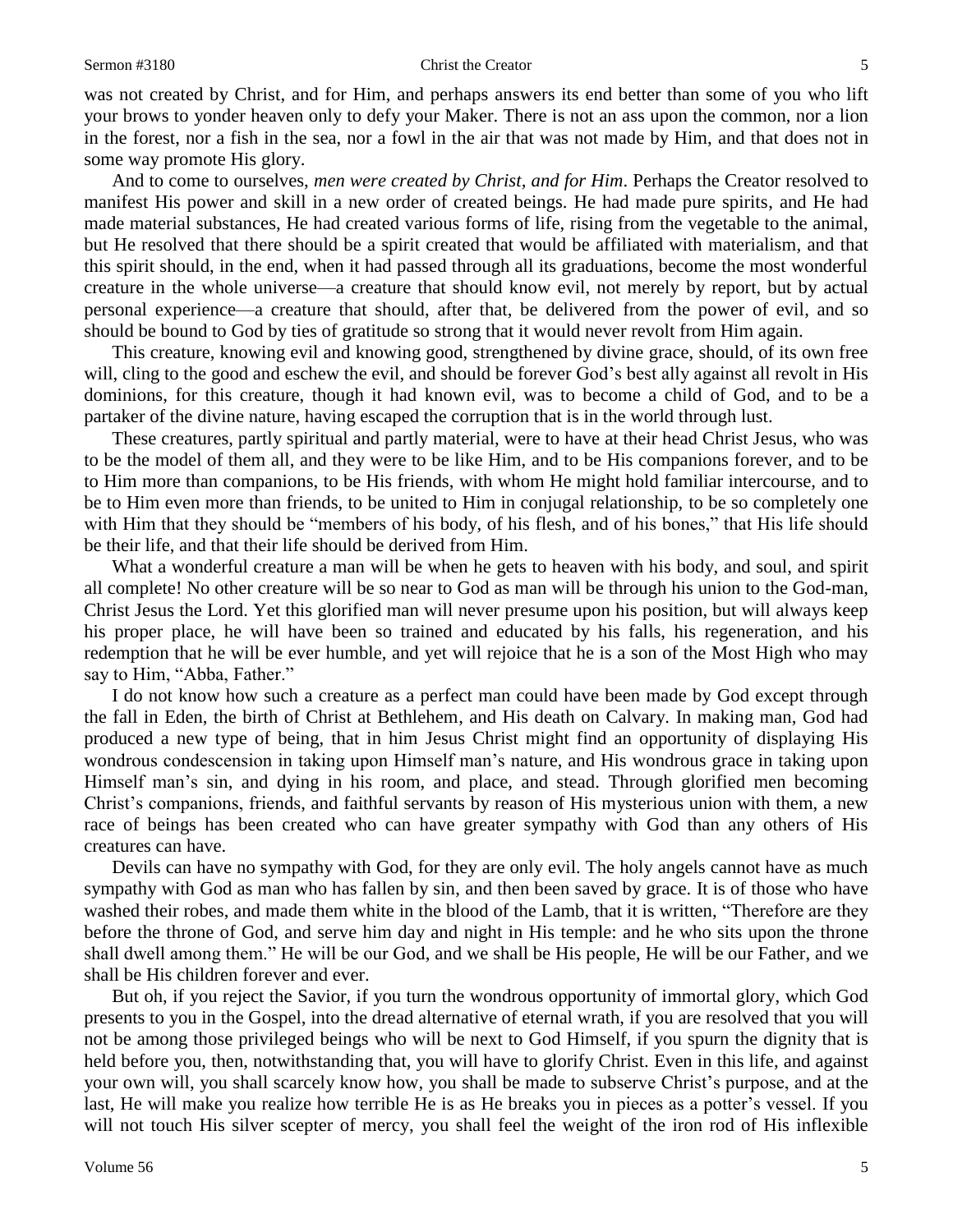justice. If you will not lie at His feet as a penitent, you shall be driven from His presence into the outer darkness where there will be weeping, and wailing, and gnashing of teeth forever. God grant that none of you may ever know experientially what this means!

> *"Ye sinners, seek His grace, Whose wrath ye cannot bear, Fly to the shelter of His cross And find salvation there."*

**II.** Now I must pass on briefly to REVIEW THE REFLECTIONS ARISING FROM THIS STATEMENT, "All things were created by him, and for him."

And the first clear reflection from this declaration is, *then, Jesus is God*. If all things were made by Him, and for Him, how is it possible for us to get away from the conviction that He is indeed God? I will not attempt to argue about the matter, but whatever others may say or do, as for me, Jesus of Nazareth is my Lord and my God, and I will love, and adore, and worship Him forever and ever.

The second reflection is that *Jesus is the key of the universe,* its center and its explanation. Creation and history are enigmas which can only be understood in the light of the cross. When we look at the planets, their motions seem irregular from our standpoint, but if we could stand in the sun, we should see the planets revolving in their orbits in an orderly manner around it. Calvary is the sun of the universe. Stand there, believe in God making propitiation for sin by the death of His Son, and you can understand everything in the light that streams from Calvary. Get away from that great center, and you understand nothing. The great question to ask concerning everything is—Will it glorify Christ? How will it affect His infinitely wise designs?

Try, beloved friends, wherever you are, to see all things in the light of Christ. I think this will teach you not to look with scorn upon any of the things that are around you. See how the Lord Jesus has purged all things for His people so that they shall no longer be common or unclean. That lovely river, those fertile valleys, that dense forest, yonder snow-clad Alps, and everything else that Christ has created, you need not say, as some have done, "I will not gaze upon the beauties of nature, lest they should take my thoughts away from my Master."

Scorn not His works, lest you should also scorn the great Maker of them. His are the mountains, and the valleys His, sun, moon, and stars all shine to His praise and glory. Go up and down, then, in the world, and be not troubled by many things that now disquiet you. Say, "I do not know how this will glorify Christ, but I am persuaded that, in some mysterious way which I cannot yet fully comprehend, His eternal purposes are being accomplished." See Christ in everything, and see everything in the light of Christ.

And, beloved, another clear inference from Paul's declaration is that *to live to Christ is to live as we ought to live.* If He made us for Himself, then we who live unto Him have found out the true object of our existence. Put a thing to a wrong purpose, and it is a failure, but use it for the objective for which it was made, and it will answer that end. Christian, Christ made you for Himself, yea, He has twice made you for Himself, therefore lay yourself out for Him, body, soul, and spirit, spend all your time, and all your strength, and all your means for Him and Him alone. So you will be in accord with the great purpose of your creation.

If we do not live unto Christ, we have to make the sorrowful reflection that we are out of gear with all things that He has made. Although by the mysterious working of His divine power, He will get glory out of us, yet we are not consciously in harmony with Jesus, and all discords must have an end. All opposition to omnipotence must be futile, and must also be transient. However long He may allow evil to continue, there is an end even to His longsuffering patience, and then, woe be to those who are still at enmity against the Almighty!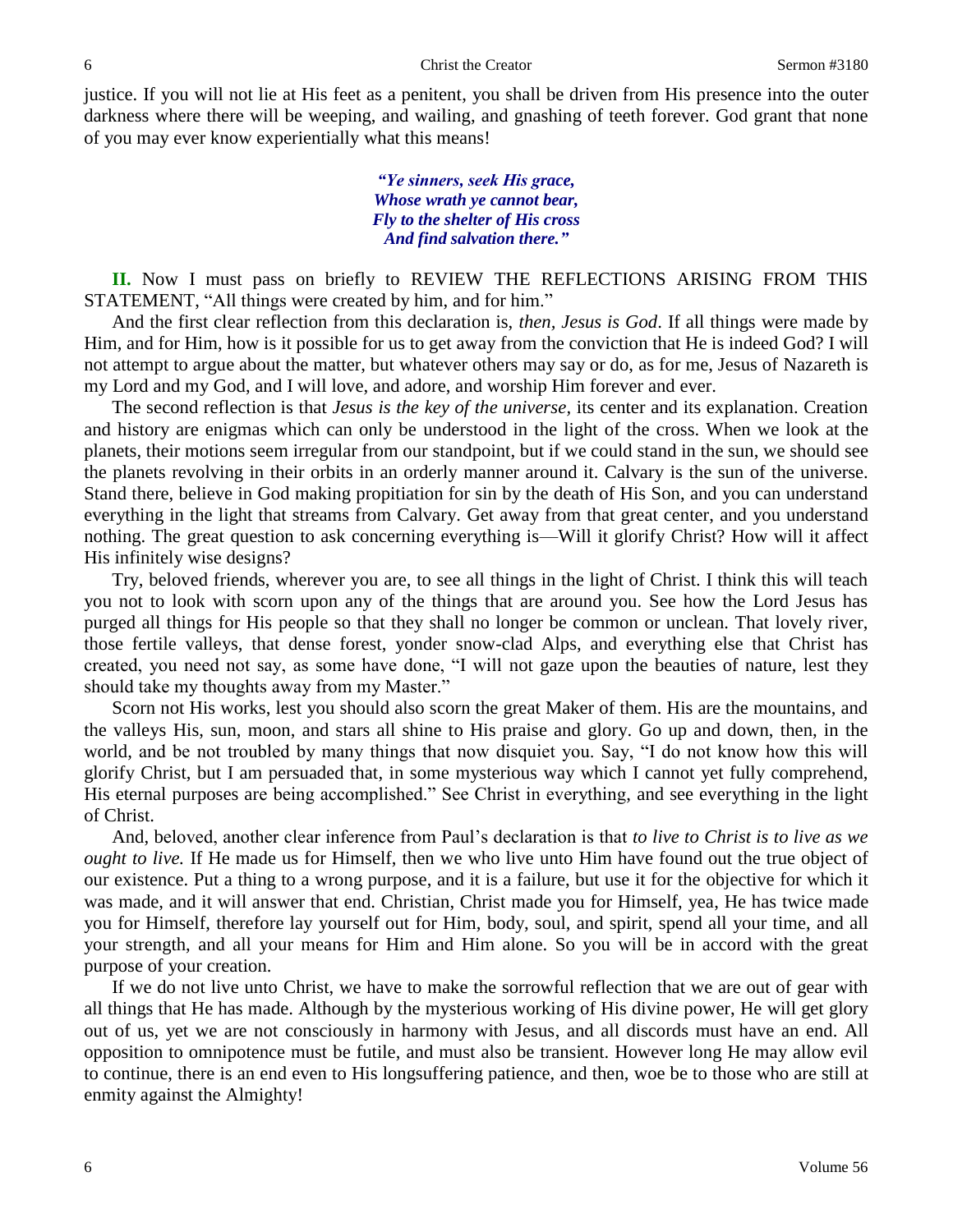Another reflection from the text is that *we can only live for Christ as we live by Christ*. We cannot glorify Him except as He gives us the grace to do so, if we attempt to do it by our own power we shall most certainly fail. Wait at His cross, beloved, cry to Him to give you the aid of His almighty Spirit, and then, through the effectual working of the Holy Ghost, you shall be able to live alone for Jesus, by whom and for whom you were made both at your first creation and also when you were created anew in Christ Jesus.

And lastly, it is clear from all this that *Christ must triumph*. Some of us have been almost breaking our hearts as we look around at the follies of the generation in which we live. They are going on pilgrimages to the shrines of their idols, the gods that are not gods, they are bowing down to their priests, and confessing in their ears the sad stories that should be told to God alone, they are setting up the calves and images that their fathers worshipped, and turning away from the one living and true God.

All this we mourn and grieve over, but let us not imagine that Christ's true kingdom is suffering loss. Beneath the dark clouds that hide the sun we mourn the absence of the great orb of day, but think how brightly the sun is shining above those clouds. Borrow an eagle's wings, and soar above the clouds, and then you shall see the sun shining in his strength.

So is it with Christ, the Sun of righteousness. Get away, by faith, from this poor earth, and you shall see Him shining in His glory, whether it is day or night, summer or winter. Christ *must* reign. "The kings of the earth set themselves, and the rulers take counsel together, against the LORD, and against his anointed, saying, Let us break their bands asunder, and cast away their cords from us," but it is still true, "Yet have I set my king upon my holy hill of Zion," and He shall reign forever and ever, and let all His people say, "Hallelujah!" and again and again cry, "Hallelujah!"

He *must* reign. What power is there that can stand against Him who created all things? What arm can dare to be lifted up against His almighty arm? Be of good courage, ye soldiers of the cross, dream not of defeat, nor think for a moment of fleeing from the foe in terror. Victory must come to the Lamb that was slain. He shall come from Edom, with dyed garments from Bozrah, His apparel shall be red, like the garments of him that treads in the wine vat, for all His enemies shall be trodden down in His wrath, and Rome, the harlot church, the chief of all His foes, shall be hurled down like a millstone into the flood, and sink to rise no more.

> *"He shall reign from pole to pole, With illimitable sway; He shall reign when, like a scroll, Yonder heavens have pass'd away:*

*Then the end—beneath His rod, Man's last enemy shall fall; Hallelujah! Christ in God, God in Christ is all in all."*

Happy is he who is the lowliest page in the retinue of such a King. Happy is he who shall be privileged to sprinkle a few drops of water to lay the dust in the road over which our conquering King shall ride. Blessed is he who shall spread his garments in the way, or wave a palm branch in honor of the royal Victor in His triumphal procession. Happy shall he be then who has been laughed to scorn for Christ's sake, or who has been lying in a dungeon till the moss has grown on his eyelids, or who has been burned at the stake, and his ashes cast to the four winds of heaven because he would not deny his Lord.

Oh, to be wholly on His side now, that we may be among His faithful followers on that day! Here we are, O Thou glorious Son of David, take us, and all that we have, and make us more than ever Thine from this time forward, and unto Thee shall be the glory forever and ever! Amen.

## **EXPOSITION BY C. H. SPURGEON**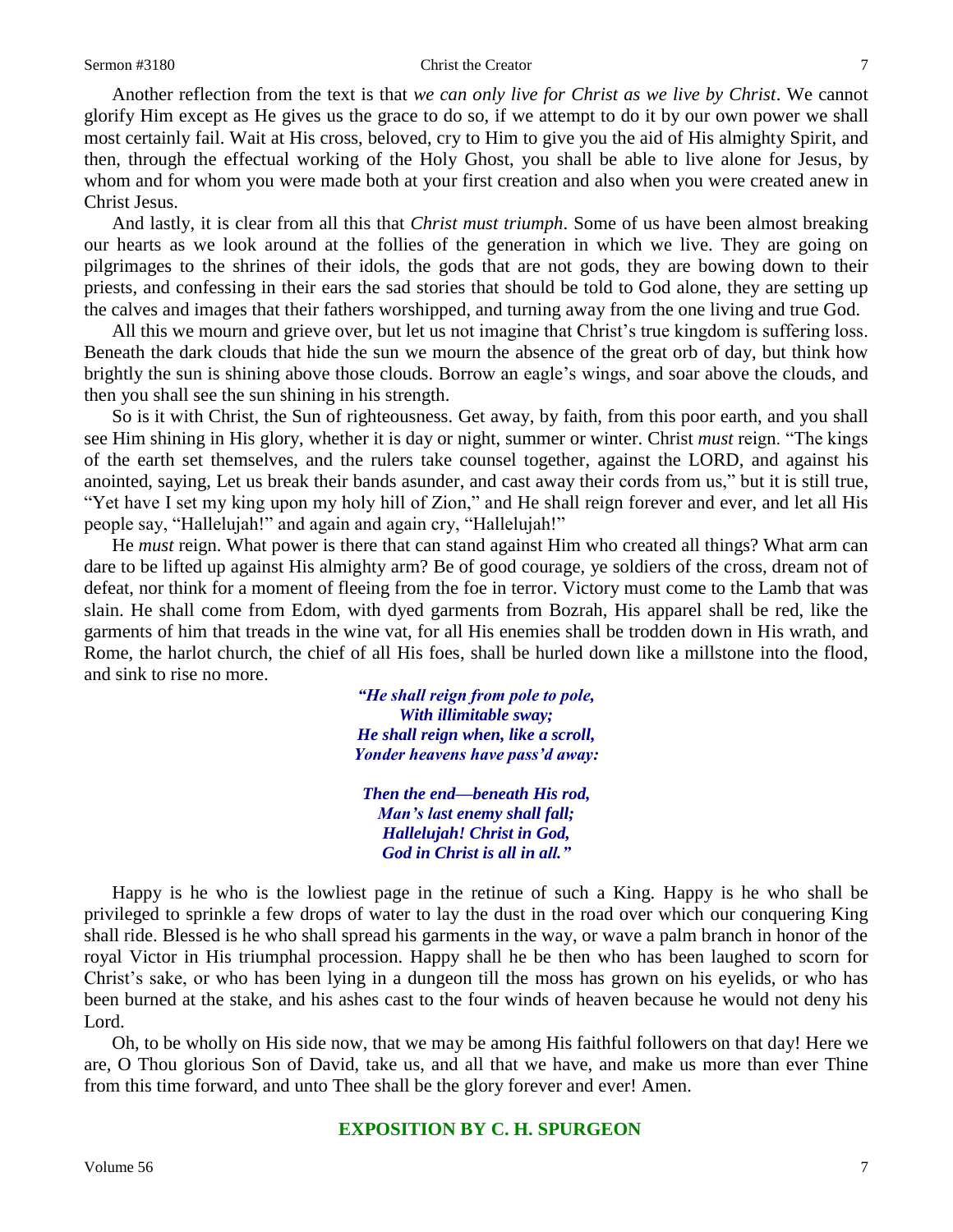### 8 8 Christ the Creator Sermon #3180

## *COLOSSIANS 1*

**Verses 1-2.** *Paul, an apostle of Jesus Christ by the will of God, and Timotheus our brother, to the saints and faithful brethren in Christ which are at Colosse: Grace be unto you, and peace, from God our Father and the Lord Jesus Christ.*

Kindness is the very breath of Christianity, so the apostle will not begin the subject matter of his letter until first of all he has breathed out a benediction upon those to whom he writes.

**3.** *We give thanks to God and the Father of our Lord Jesus Christ, praying always for you,—*

Paul very graciously blends his giving of thanks and his constant prayer for these Christians at Colosse, and therein sets us an example that we may well imitate.

**4-6.** *Since we heard of your faith in Christ Jesus, and of the love which ye have to all the saints, for the hope which is laid up for you in heaven, whereof ye heard before in the word of the truth of the gospel; which is come unto you, as it is in all the world; and bringeth forth fruit, as it doth also in you, since the day ye heard of it, and knew the grace of God in truth:*

If there is a way of knowing the grace of God which is of no value, it is when it is not known in truth, that is to say, when it is only head-knowledge, not heart-knowledge. But oh, when in truth the grace of God sinks into the soul, and changes the whole nature, then it is an experience for which we may well give thanks to God.

**7-8.** *As ye also learned of Epaphras our dear fellowservant, who is for you a faithful minister of Christ; who also declared unto us your love in the Spirit.*

Epaphras told them of Paul's prayers for them, and when he came back from Colosse, he told Paul of their great love in the Spirit.

**9.** *For this cause we also, since the day we heard it, do not cease to pray for you, and to desire that ye might be filled with the knowledge of his will in all wisdom and spiritual understanding;* [See sermon #1742, Spiritual Knowledge and its Practical Results].

See! the apostle asks for them something more even than faith, and hope, and love—that they "might be filled with the knowledge of his will in all wisdom and spiritual understanding." This shows what a valuable thing it is to know and understand the will of God.

**10-11.** *That ye might walk worthy of the Lord unto all pleasing, being fruitful in every good work, and increasing in the knowledge of God; strengthened with all might, according to his glorious power, unto all patience and longsuffering with joyfulness;*

If we have faith, and hope, and love, it is desirable that we add to these a fullness of knowledge, and to this holiness of life and fruitfulness of service, that we may have patience to endure the afflictions of this life, and long-suffering with which to put up with the provocations of the ungodly.

**12-14.** *Giving thanks unto the Father, which hath made us meet to be partakers of the inheritance of the saints in light: who hath delivered us from the power of darkness, and hath translated us into the kingdom of his dear Son: in whom we have redemption through his blood, even the forgiveness of sins:*

And now Paul, having mentioned his Master's great work—redemption by blood and the forgiveness of sins—goes at a tangent, as it were. He is so enthusiastic with regard to Christ and His great atoning sacrifice that the very thought of Christ's blood stirs his own blood, and he seems like a man all on fire with holy fervor as he writes—

**15-17.** *Who is the image of the invisible God, the firstborn of every creature: for by him were all things created, that are in heaven, and that are in earth, visible and invisible, whether they be thrones, or dominions, or principalities, or powers: all things were created by him, and for him: and he is before all things, and by him all things consist.*

How can anyone ever read this passage, and yet say that Christ Jesus is only a man? By what twisting of words can such language as this be applied to the most eminent prophet or apostle who ever lived? Surely He must be God by whom all things were created, and by whom all things consist.

But Paul's next sentence is to us the sweetest of all—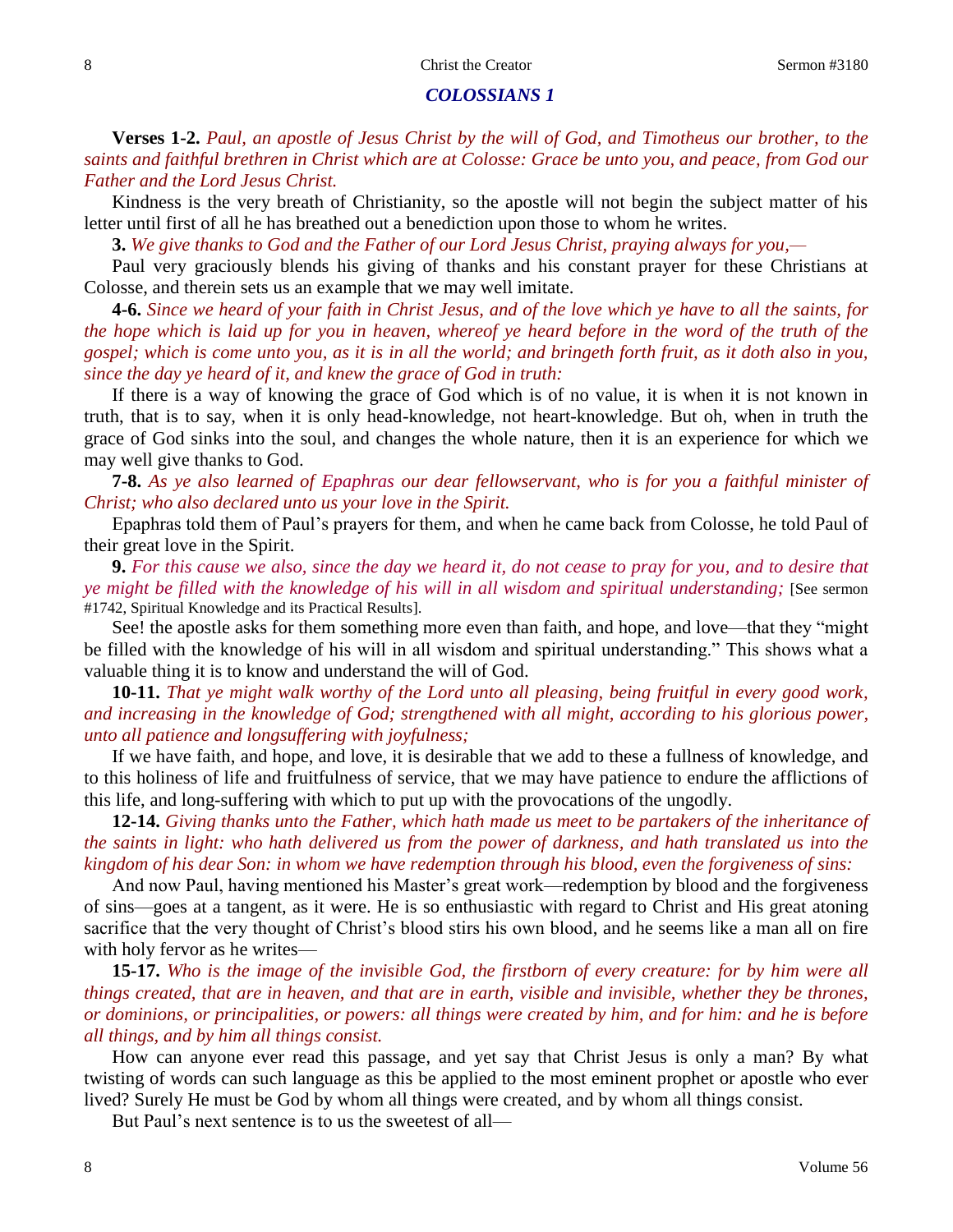**18.** *And he is the head of the body, the church:* [See sermon #839, The Head of the Church].

He is joined by an indissoluble union to His people, and is the Head of their glory, their wisdom, and their strength.

**18.** *Who is the beginning, the firstborn from the dead; that in all things he might have the preeminence.*

Are we giving Him the preeminence in all things? That theology must be false which puts Jesus in the second place, or even lower than that, and that experience is a wrong one which does not put Christ always in the front. He must in all things always stand first.

**19.** *For it pleased the Father that in him should all fullness dwell;* [See sermons #978, All Fullness in Christ, and #1169, The Fullness of Christ the Treasury of the Saints].

That we might have to go to Him for it, it pleased the Father to make errands for us so as to take us to Christ, and to thus make our very emptiness thus to minister to the glory of Christ.

**20-23.** *And, having made peace through the blood of his cross, by him to reconcile all things unto himself; by him, I say, whether they be things in earth, or things in heaven. And you, that were sometime alienated and enemies in your mind by wicked works, yet now hath he reconciled in the body of his flesh through death, to present you holy and unblameable and unreproveable in his sight: if ye continue in the faith grounded and settled,*

This is a text that ought to be read and pondered every day by the many unstable professors who are in the church at this present time, "if ye continue in the faith grounded and settled," like a building that will have no further settlements, no more starting of the stones, no more cracking of the walls, because your foundation is secure, and you are firmly built upon it.

**23-24.** *And be not moved away from the hope of the gospel, which ye have heard, and which was preached to every creature which is under heaven; whereof I Paul am made a minister; who now rejoice in my sufferings for you,—*

Oh how blessed it is when a man has so mastered himself that his sufferings for his fellow Christians become a matter of rejoicing for himself! He not only accepts them, and bears them with patience, but he says—

**24.** *And fill up that which is behind of the afflictions of Christ in my flesh for his body's sake, which is the church;*

There is nothing "behind" as to the atoning efficacy of the sufferings of Christ, but there is much yet to be endured in order that all the elect may be brought to Christ. Some must suffer through their extraordinary labors in preaching the gospel, others through bearing reproach for the truth's sake, and Paul was glad to take, in his mortal body, his share of the sufferings to be endured for the sake of Christ's church, which is His mystical body.

**25-27.** *Whereof I am made a minister, according to the dispensation of God which was given to me for you, to fulfill the word of God; even the mystery which has been hid from ages and from generations, but now is made manifest to his saints: to whom God would make known what is the riches of the glory of this mystery among the Gentiles; which is Christ in you, the hope of glory:* [See sermon #1720, Christ in You].

This is the most blessed of all mysteries, I trust that many of us understand it, may the Holy Ghost reveal it to any who know it not!

**28.** *Whom we preach,—*

That is, Christ, it is not so much *what* we preach as *whom* we preach. We preach the person of Christ, "whom we preach"—

**28-29.** *Warning every man, and teaching every man in all wisdom; that we may present every man perfect in Christ Jesus: whereunto I also labour, striving according to his working, which worketh in me mightily.* [See sermon #914, Work in Us and Work by Us].

There will never be any mighty work come from us unless there be first a mighty work in us, no man truly labors for souls unless the Holy Ghost has first wrought mightily in him.